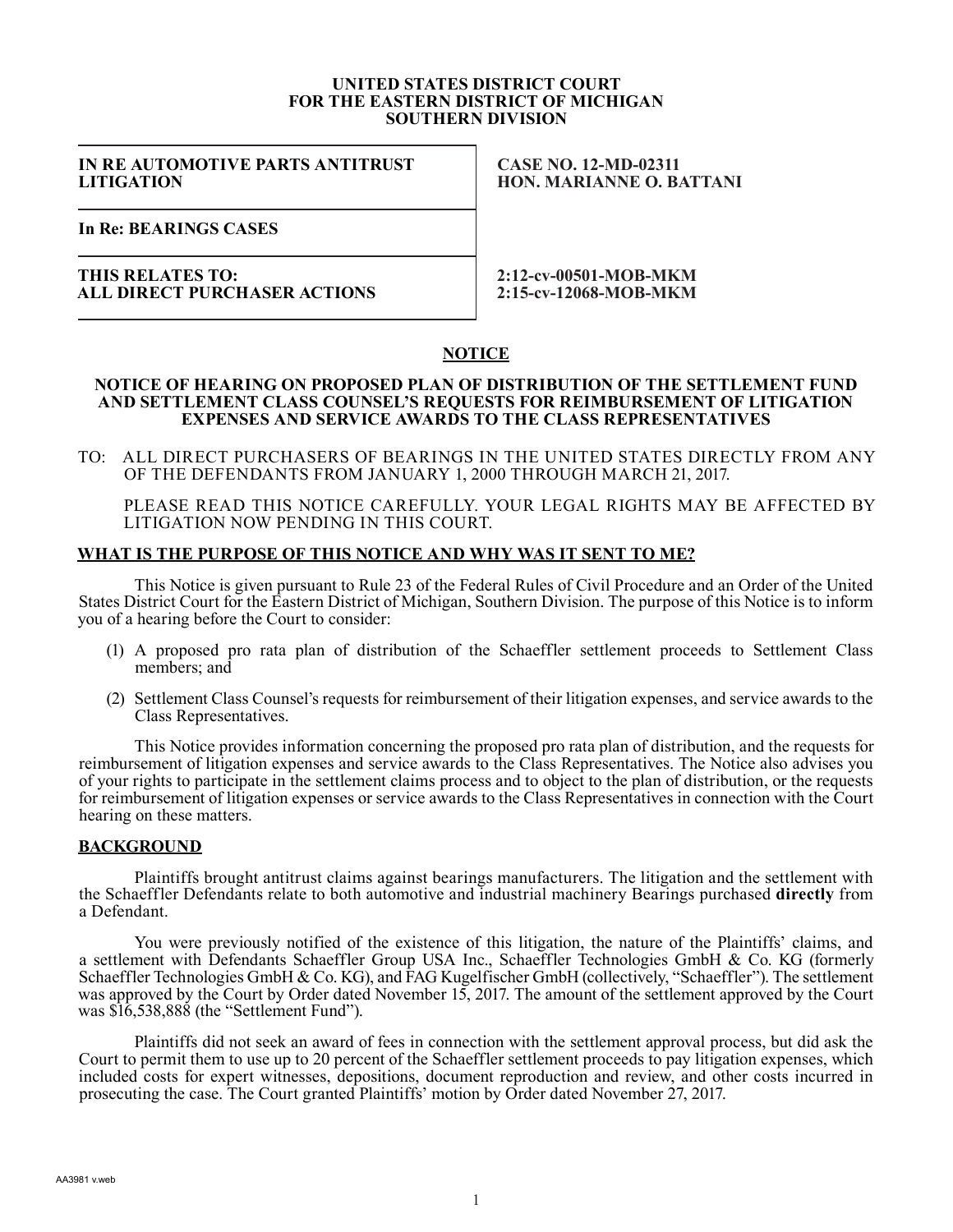Plaintiffs continued to prosecute the litigation against the remaining Defendants. Plaintiffs alleged that the Defendants engaged in anti-competitive conduct including coordinated price increases to recover increased steel costs from all of their customers. Plaintiffs reviewed millions of pages of documents, took and defended scores of depositions both in the United States and overseas, and worked extensively with their experts in support of their motion for certification of a class of all direct purchasers of Bearings from the Defendants in the United States from April 1, 2004 through December 31, 2014.

Following extensive motion practice, depositions of the parties' experts, and hearings, the Court denied Defendants' motions to exclude the reports and testimony of Plaintiffs' experts. Subsequently, the Court denied Plaintiffs' class certification motion. Plaintiffs' sought leave to appeal the Court's class decision, but that petition was denied.

# **WHO IS IN THE SCHAEFFLER SETTLEMENT CLASS?**

The Direct Purchaser Schaeffler Settlement Class is defined as follows:

All individuals and entities (excluding any Defendant and its present and former parents, subsidiaries, and affiliates) that purchased Bearings in the United States directly from one or more Defendant from January 1, 2000 through March 21, 2017.

For purposes of the Schaeffler Settlement Class definition, the Defendants are: Schaeffler Group USA Inc.; Schaeffler Technologies GmbH & Co. KG (now Schaeffler Technologies AG & Co. KG); FAG Kugelfischer GmbH; JTEKT Corporation; Koyo Corporation of U.S.A.; Koyo France SA.; Koyo Deutschland GmbH; Nachi-Fujikoshi Corp.; Nachi America Inc.; Nachi Technology, Inc.; Nachi Europe GmbH; NSK Ltd.; NSK Americas, Inc.; NSK Europe Ltd.; NSK Corporation; AB SKF; SKF GmbH; SKF USA Inc.; NTN Corporation; NTN USA Corporation; NTN Walzlager GmbH; and NTN-SNR Roulements SA.

# **HOW WILL THE SETTLEMENT FUNDS BE DISTRIBUTED?**

If you did not request exclusion from the Schaeffler Settlement Class and you wish to share in the Schaeffler settlement proceeds, you must complete and timely return a copy of the Claim Form that is included with this Notice, **postmarked on or before August 21, 2020,** to the following address:

Bearings Direct Purchaser Antitrust Litigation P.O. Box 4230 Portland, OR 97208-4320

Any Settlement Class member who does not complete and submit a valid and timely Claim Form will not be entitled to share in the Settlement Fund proceeds. The Settlement Fund, with accrued interest, less any amounts approved by the Court for payment of attorneys' fees, litigation and settlement administration costs and expenses, and service awards to the Class Representatives, will be distributed among Settlement Class members who file a timely and valid Claim Form ("Claimants"). The distribution will be made pro rata to all Claimants based upon their **direct** purchases of Bearings in the United States from Defendants during the period from January 1, 2000 through March 21, 2017. The distribution will take place after review, verification, and audit of Claim Forms by the Settlement Administrator and approval by the Court of the Settlement Administrator's recommendations as to the amounts to be paid to the Claimants.

**Please do not dispose of any document that reflects payments for your direct purchases of Bearings in the United States from any Defendant during the period from January 1, 2000 through March 21, 2017. You may need those documents to complete and substantiate your Claim Form, which will be subject to inquiry and verification.**

### **REQUESTS FOR REIMBURSEMENT OF LITIGATION EXPENSES AND SERVICE AWARDS**

Plaintiffs DALC Gear & Bearing Supply Corp., McGuire Bearing Company, and Sherman Bearings, Inc. were appointed by the Court to serve as Class Representatives for the Schaeffler Settlement Class. The Court has appointed the law firms of Freed Kanner London & Millen LLC, Kohn, Swift & Graf, P.C., Preti, Flaherty, Beliveau & Pachios LLP, and Spector Roseman & Kodroff, P.C. to serve as "Co-Lead Settlement Class Counsel" for the Settlement Class. These firms, together with other firms including Cera LLP and Cohen Milstein Sellers & Toll PLLC, which worked extensively with Co-Lead Settlement Class Counsel on this case, are referred to collectively as "Settlement Class Counsel." These law firms are not seeking an award of attorneys' fees at this time but will be seeking reimbursement from the Settlement Fund of the costs and expenses they have incurred in prosecuting the case, in an amount not to exceed \$6,500,000. Settlement Class Counsel will also request service awards to the three Class Representatives in the amount of \$50,000 each.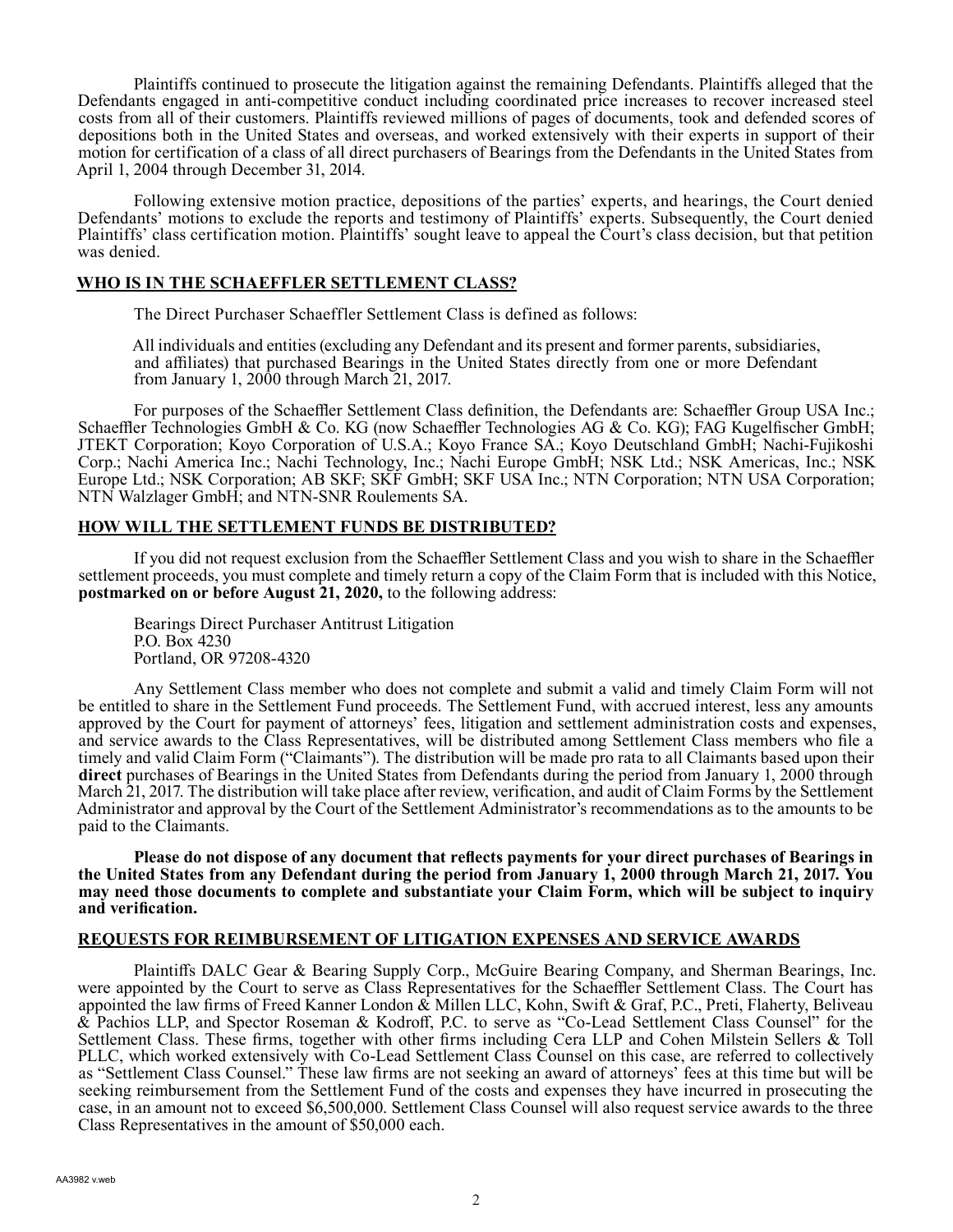The application for reimbursement of litigation expenses and service awards will be filed on or before June 15, 2020. If you remained a member of the Schaeffler Settlement Class and you wish to object to the requests for reimbursement of litigation expenses or the request for service awards to the Class Representatives, you must do so in writing in accordance with the procedures for objections set forth below. If you do not oppose any of these requests, you do not need to take any action in that regard.

# **WHEN WILL THE COURT CONSIDER THESE MATTERS AND HOW CAN I TELL THE COURT WHAT I THINK?**

The Court will hold a hearing on July 23, 2020, at 11:00 a.m., at the Theodore Levin United States Courthouse, 231 West Lafayette Boulevard, Detroit, MI 48226, Courtroom 250 (or such other courtroom as may be assigned for the hearing), to determine whether to approve the proposed plan of distribution of the Settlement Fund and Settlement Class Counsel's requests for reimbursement of litigation expenses and service awards to the Class Representatives. If the Court believes that it is appropriate, the hearing may be conducted remotely by telephone or other electronic means. If the Court determines to hold the hearing remotely, Settlement Class Counsel shall post that information on the website devoted to the direct purchaser litigation (www.AutoPartsAntitrustLitigation.com/Bearings) and provide any class member that has informed the Court that it intends to participate at the hearing the information required to do so remotely. The hearing may be rescheduled, continued or adjourned, and the courtroom assigned for the hearing may be changed, without further notice to you. If no objections are timely filed, and the hearing is adjourned, the Court may rule on the papers.

If you remained a member of the Schaeffler Settlement Class and you wish to object to the proposed plan of distribution of the Settlement Fund or to Settlement Class Counsel's requests for reimbursement of litigation expenses or service awards to the Class Representatives, you must do so in writing and at your own expense. Any such objection must include the caption of this litigation, must be signed, and must be **filed no later than June 25, 2020**, with the Clerk of Court, United States District Court for the Eastern District of Michigan, Southern Division, Theodore Levin United States Courthouse, 231 West Lafayette Boulevard, Detroit, MI 48226, and mailed to the following counsel, **postmarked no later than June 25, 2020**:

Steven A. Kanner FREED KANNER LONDON & MILLEN LLC 2201 Waukegan Road, Suite 130 Bannockburn, IL 60015 Telephone: (224) 632-4500

Gregory P. Hansel PRETI, FLAHERTY, BELIVEAU & PACHIOS LLP One City Center, P.O. Box 9546 Portland, ME 04112-9546 Telephone: (207) 791-3000

Joseph C. Kohn KOHN, SWIFT & GRAF, P.C. 1600 Market Street, Suite 2500 Philadelphia, PA 19103 Telephone: (215) 238-1700

Eugene A. Spector SPECTOR ROSEMAN & KODROFF, P.C. Two Commerce Square 2001 Market Street, Suite 3420 Philadelphia, PA 19103 Telephone: (215) 496-0300

*Co-Lead Settlement Class Counsel*

If you do not object to the proposed plan of distribution of the Settlement Fund, or to Settlement Class Counsel's request for reimbursement of litigation expenses or the service awards, you do not need to appear at the hearing or take any other action at this time. **You must, however, complete and timely submit a Claim Form if you wish to share in the distribution of the Settlement Fund.**

### **WHAT SHOULD I DO IF I WANT ADDITIONAL INFORMATION OR IF MY ADDRESS CHANGES?**

If this Notice reached you at an address other than the one on the mailing label, or if your address changes, please send your correct address to: Bearings Direct Purchaser Antitrust Litigation, P.O. Box 4230, Portland, OR 97208-4230.

The Settlement Agreement, Complaint, and other public documents filed in this litigation are available for review during normal business hours at the offices of the Clerk of Court, United States District Court for the Eastern District of Michigan, Southern Division, Theodore Levin United States Courthouse, 231 West Lafayette Boulevard, Detroit, MI 48226, and through the Court's Public Access to Court Electronic Records (PACER) system after registration and payment of a modest fee. Copies of the Settlement Agreements and certain other documents relevant to this litigation are available at www.AutoPartsAntitrustLitigation.com/Bearings. Questions concerning the Schaeffler settlement, the proposed plan of distribution, or the other matters discussed in this Notice may be directed to any of the Settlement Class Counsel identified above.